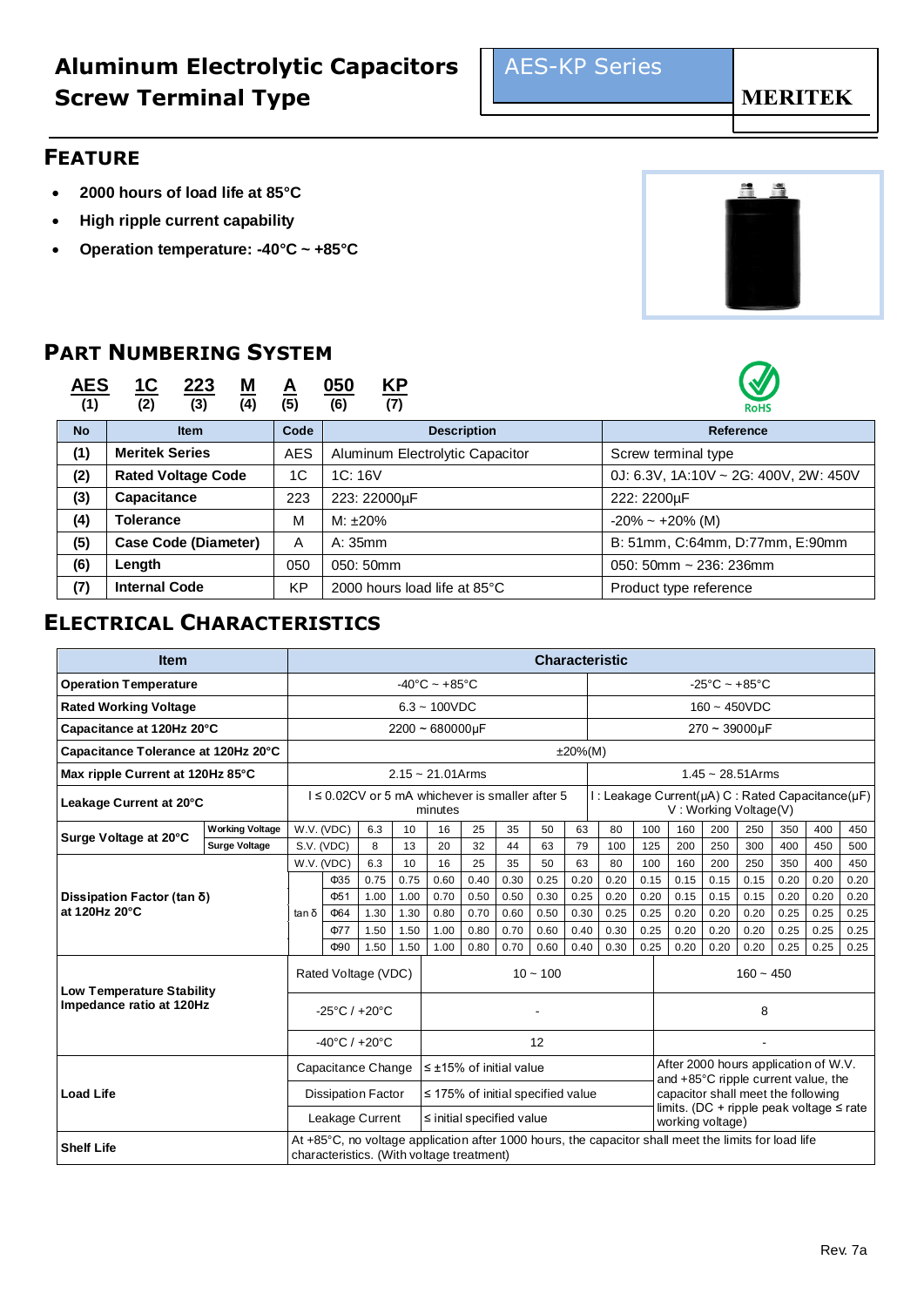# **CASE SIZES AND MAX RIPPLE CURRENT**

| <b>Rated Voltage (Code)</b> |      |          | 6.3Vdc (0J) |                | 10Vdc (1A)               | 16Vdc (1C)               |                          |  |
|-----------------------------|------|----------|-------------|----------------|--------------------------|--------------------------|--------------------------|--|
| Capacitance (µF)            | Code | DxL (mm) | RC (Arms)   | DxL (mm)       | RC (Arms)                | DxL (mm)                 | RC (Arms)                |  |
| 22000                       | 223  |          |             |                |                          | 35x50                    | 4.16                     |  |
| 33000                       | 333  |          |             | 35x50          | 4.14                     | 35x60                    | 5.51                     |  |
| 39000                       | 393  |          |             | 35x50          | 4.50                     | 35x80                    | 6.80                     |  |
| 47000                       | 473  | 35x50    | 4.94        | 35x60          | 5.35                     | 35x80                    | 7.47                     |  |
| 56000                       | 563  | 35x60    | 4.96        | 35x80          | 6.63                     | 35x100                   | 9.03                     |  |
| 68000                       | 683  | 35x60    | 5.47        | 35x80          | 7.31                     | 35x121                   | 9.88                     |  |
| 82000                       | 823  | 35x80    | 6.82        | 35x80          | 8.02                     | 35x121                   | 10.85                    |  |
| 100000                      | 104  | 35x80    | 7.53        | 35x121         | 9.21                     | 51x80                    | 10.86                    |  |
| 120000                      | 124  | 35x121   | 9.15        | 51x80          | 9.23                     | 51x90                    | 11.74                    |  |
| 150000                      | 154  | 51x80    | 9.51        | 51x80          | 10.32                    | 51x121                   | 12.48                    |  |
| 180000                      | 184  | 51x80    | 10.42       | 51x90          | 11.50                    | 51x121                   | 13.67                    |  |
| 220000                      | 224  | 51x100   | 12.39       | 51x121         | 13.66                    | 64x100                   | 14.75                    |  |
| 270000                      | 274  | 64x100   | 13.68       | 51x121         | 15.13                    | 64x115                   | 17.37                    |  |
| 330000                      | 334  | 64x100   | 15.12       | 64x121         | 17.25                    | 77x121                   | 18.19                    |  |
| 390000                      | 394  | 64x121   | 16.97       | 64x121         | 18.75                    | 77x121                   | 19.78                    |  |
| 470000                      | 474  | 64x121   | 18.63       | 77x121         | 19.25                    |                          |                          |  |
| 560000                      | 564  | 77x121   | 18.80       | 77x121         | 21.01                    | $\overline{\phantom{a}}$ | $\blacksquare$           |  |
| 680000                      | 684  | 77x121   | 20.71       | $\blacksquare$ | $\overline{\phantom{a}}$ | $\blacksquare$           | $\overline{\phantom{a}}$ |  |

| <b>Rated Voltage (Code)</b> |      |                | 25Vdc (1E)     |                          | 35Vdc (1V)               |                              | 50Vdc (1H) |
|-----------------------------|------|----------------|----------------|--------------------------|--------------------------|------------------------------|------------|
| Capacitance (µF)            | Code | $DxL$ (mm)     | RC (Arms)      | $DxL$ (mm)               | RC (Arms)                | $DxL$ (mm)                   | RC (Arms)  |
| 6800                        | 682  |                |                |                          |                          | 35x50                        | 3.26       |
| 8200                        | 822  |                |                |                          |                          | 35x50                        | 3.58       |
| 10000                       | 103  | $\blacksquare$ | $\blacksquare$ | 35x50                    | 3.53                     | 35x60                        | 4.27       |
| 12000                       | 123  | $\blacksquare$ | $\blacksquare$ | 35x50                    | 3.87                     | 35x60                        | 4.68       |
| 15000                       | 153  |                |                | 35x60                    | 3.96                     | 35x80                        | 5.94       |
| 18000                       | 183  | 35x50          | 3.35           | 35x60                    | 4.34                     | 35x80                        | 6.51       |
| 22000                       | 223  | 35x60          | 4.01           | 35x80                    | 4.93                     | 35x121                       | 6.70       |
| 27000                       | 273  | 35x80          | 5.04           | 35x80                    | 5.46                     | 35x121                       | 7.42       |
| 33000                       | 333  | 35x80          | 5.58           | 35x121                   | 7.20                     | 51x80                        | 7.55       |
| 39000                       | 393  | 35x80          | 6.06           | 35x121                   | 7.83                     | 51x80                        | 8.20       |
| 47000                       | 473  | 35x121         | 7.54           | 51x80                    | 8.26                     | 51x100                       | 9.80       |
| 56000                       | 563  | 35x121         | 8.23           | 51x80                    | 9.02                     | 51x100                       | 10.70      |
| 68000                       | 683  | 51x100         | 9.13           | 51x100                   | 10.35                    | 64x100                       | 11.34      |
| 82000                       | 823  | 51x100         | 10.03          | 51x100                   | 11.36                    | 64x100                       | 12.46      |
| 100000                      | 104  | 51x121         | 11.26          | 64x100                   | 11.48                    | 64x144                       | 12.81      |
| 120000                      | 124  | 51x121         | 12.33          | 64x121                   | 13.13                    | 64x144                       | 14.03      |
| 150000                      | 154  | 64x100         | 12.68          | 64x144                   | 15.42                    | 77x144                       | 15.86      |
| 180000                      | 184  | 64x100         | 13.89          | 64x144                   | 16.89                    | $\overline{\phantom{a}}$     |            |
| 220000                      | 224  | 64x144         | 16.05          | 77x144                   | 17.79                    | $\overline{\phantom{a}}$     |            |
| 270000                      | 274  | 77x115         | 17.80          |                          | $\blacksquare$           | $\overline{\phantom{a}}$     |            |
| 330000                      | 334  | 77x144         | 20.38          | $\overline{\phantom{a}}$ | $\overline{\phantom{a}}$ | $\qquad \qquad \blacksquare$ |            |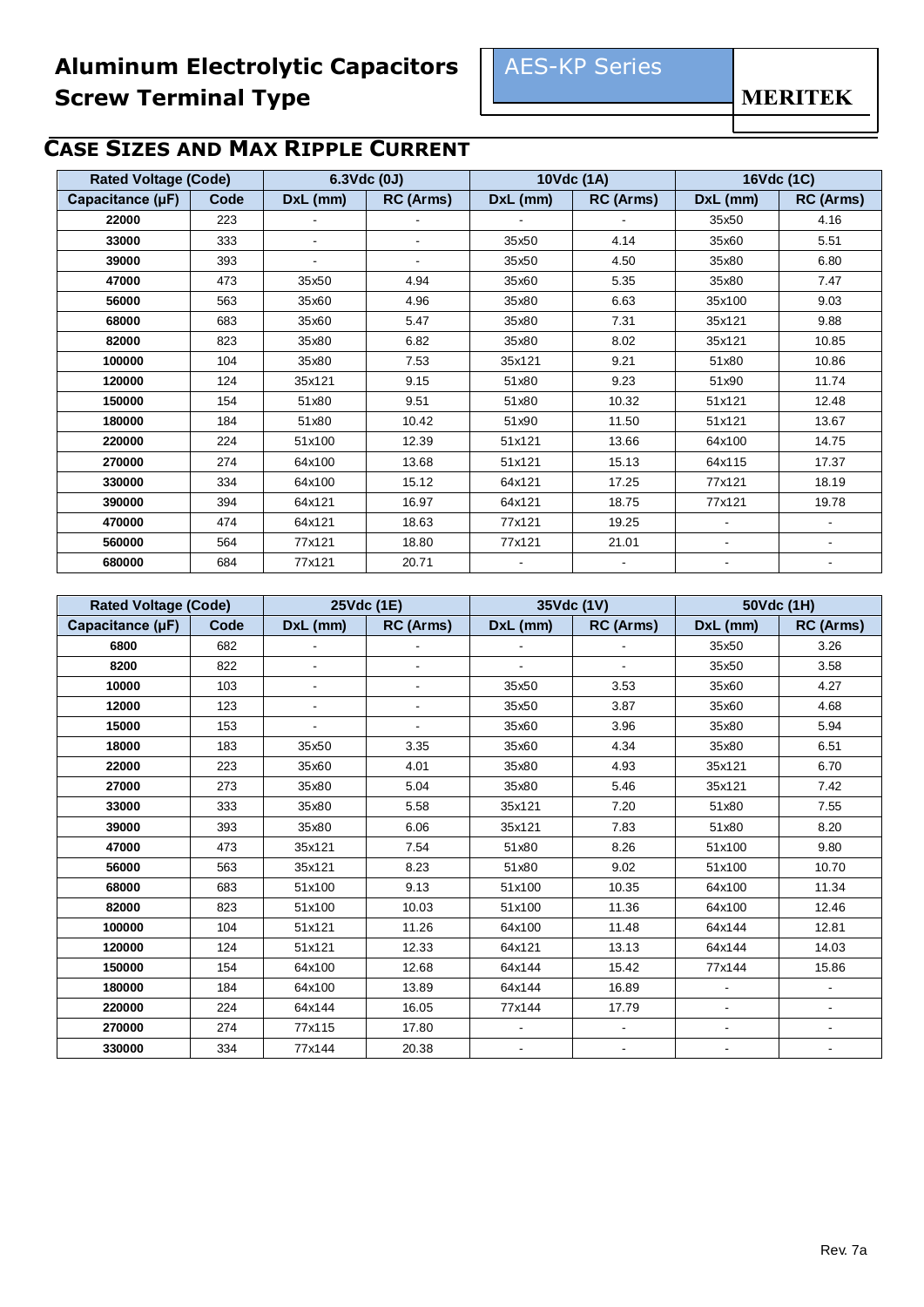# **CASE SIZES AND MAX RIPPLE CURRENT (CONTINUED)**

| <b>Rated Voltage (Code)</b> |      |          | 63Vdc (1J)     |                          | 80Vdc (1K)     |                | 100Vdc (2A)    |
|-----------------------------|------|----------|----------------|--------------------------|----------------|----------------|----------------|
| Capacitance (µF)            | Code | DxL (mm) | RC (Arms)      | DxL (mm)                 | RC (Arms)      | DxL (mm)       | RC (Arms)      |
| 2200                        | 222  |          |                |                          |                | 35x50          | 2.15           |
| 2700                        | 272  |          | ٠              | $\overline{\phantom{0}}$ |                | 35x50          | 2.38           |
| 3300                        | 332  | $\sim$   | $\blacksquare$ | $\blacksquare$           | $\blacksquare$ | 35x50          | 2.64           |
| 3900                        | 392  |          | $\blacksquare$ | $\overline{\phantom{0}}$ |                | 35x60          | 3.1            |
| 4700                        | 472  |          | ٠              | 35x50                    | 2.72           | 35x80          | 3.87           |
| 5600                        | 562  | 35x50    | 2.97           | 35x60                    | 3.22           | 35x80          | 4.22           |
| 6800                        | 682  | 35x50    | 3.28           | 35x80                    | 4.03           | 35x100         | 5.15           |
| 8200                        | 822  | 35x60    | 3.89           | 35x80                    | 4.42           | 35x121         | 5.83           |
| 10000                       | 103  | 35x80    | 4.77           | 35x100                   | 5.41           | 51x80          | 6.03           |
| 12000                       | 123  | 35x80    | 5.23           | 35x121                   | 6.47           | 51x80          | 6.6            |
| 15000                       | 153  | 35x100   | 5.88           | 51x80                    | 7.63           | 51x121         | 8.86           |
| 18000                       | 183  | 35x121   | 6.16           | 51x80                    | 8.35           | 51x121         | 9.71           |
| 22000                       | 223  | 51x80    | 7.73           | 51x100                   | 8.76           | 64x100         | 9.79           |
| 27000                       | 273  | 51x80    | 8.56           | 51x100                   | 9.7            | 64x100         | 10.85          |
| 33000                       | 333  | 51x100   | 8.76           | 64x100                   | 10.22          | 64x144         | 12.8           |
| 39000                       | 393  | 51x121   | 10.22          | 64x100                   | 11.11          | 77x115         | 13.11          |
| 47000                       | 473  | 64x100   | 11.88          | 64x144                   | 14.33          | 77x144         | 14.81          |
| 56000                       | 563  | 64x100   | 12.96          | 64x144                   | 15.64          | $\blacksquare$ | $\blacksquare$ |
| 68000                       | 683  | 64x144   | 13.63          | 77x144                   | 16.27          | $\blacksquare$ | $\blacksquare$ |
| 100000                      | 104  | 77x144   | 15.86          |                          |                |                |                |

| <b>Rated Voltage (Code)</b> |      |          | 160Vdc (2C)              |          | 200Vdc (2D)      |                          | 250Vdc (2E)              |
|-----------------------------|------|----------|--------------------------|----------|------------------|--------------------------|--------------------------|
| Capacitance $(\mu F)$       | Code | DxL (mm) | <b>RC</b> (Arms)         | DxL (mm) | <b>RC</b> (Arms) | $DxL$ (mm)               | <b>RC</b> (Arms)         |
| 470                         | 471  |          |                          |          |                  | 35x50                    | 1.66                     |
| 560                         | 561  | ä,       | $\overline{\phantom{m}}$ |          | $\blacksquare$   | 35x50                    | 1.81                     |
| 680                         | 681  | ٠        |                          | 35x50    | 1.99             | 35x50                    | 1.99                     |
| 820                         | 821  |          |                          | 35x50    | 2.19             | 35x60                    | 2.37                     |
| 1000                        | 102  |          |                          | 35x60    | 2.62             | 35x80                    | 2.87                     |
| 1200                        | 122  | 35x50    | 2.64                     | 35x60    | 2.87             | 35x80                    | 3.15                     |
| 1500                        | 152  | 35x60    | 3.20                     | 35x80    | 3.52             | 35x100                   | 3.49                     |
| 1800                        | 182  | 35x70    | 3.63                     | 35x80    | 3.85             | 35x100                   | 3.83                     |
| 2200                        | 222  | 35x80    | 4.26                     | 35x100   | 4.23             | 51x70                    | 4.28                     |
| 2700                        | 272  | 35x100   | 4.68                     | 35x121   | 4.72             | 51x70                    | 4.74                     |
| 3300                        | 332  | 35x121   | 5.22                     | 51x70    | 5.24             | 51x90                    | 5.38                     |
| 3900                        | 392  | 51x70    | 5.70                     | 51x70    | 5.70             | 51x115                   | 6.23                     |
| 4700                        | 472  | 51x70    | 6.26                     | 51x90    | 6.42             | 64x96                    | 7.06                     |
| 5600                        | 562  | 51x90    | 7.00                     | 51x115   | 7.47             | 64x96                    | 7.71                     |
| 6800                        | 682  | 51x90    | 7.72                     | 51x130   | 8.70             | 64x115                   | 9.19                     |
| 8200                        | 822  | 51x115   | 9.04                     | 64x96    | 9.33             | 64x115                   | 10.09                    |
| 10000                       | 103  | 64x96    | 10.30                    | 64x96    | 10.30            | 64x130                   | 11.76                    |
| 12000                       | 123  | 64x96    | 11.29                    | 77x96    | 12.56            | 77x115                   | 13.01                    |
| 15000                       | 153  | 64x130   | 13.83                    | 77x96    | 14.04            | 77x130                   | 14.70                    |
| 18000                       | 183  | 64x130   | 15.15                    | 77x130   | 16.80            | 77x155                   | 17.40                    |
| 22000                       | 223  | 77x130   | 18.57                    | 77x155   | 20.07            | 90x157                   | 20.19                    |
| 27000                       | 273  | 77x130   | 20.58                    | 90x131   | 21.62            | $\blacksquare$           |                          |
| 33000                       | 333  | 90x131   | 23.90                    | 90x157   | 25.85            | $\overline{\phantom{a}}$ | $\overline{\phantom{a}}$ |
| 39000                       | 393  | 90x157   | 28.10                    |          |                  |                          |                          |